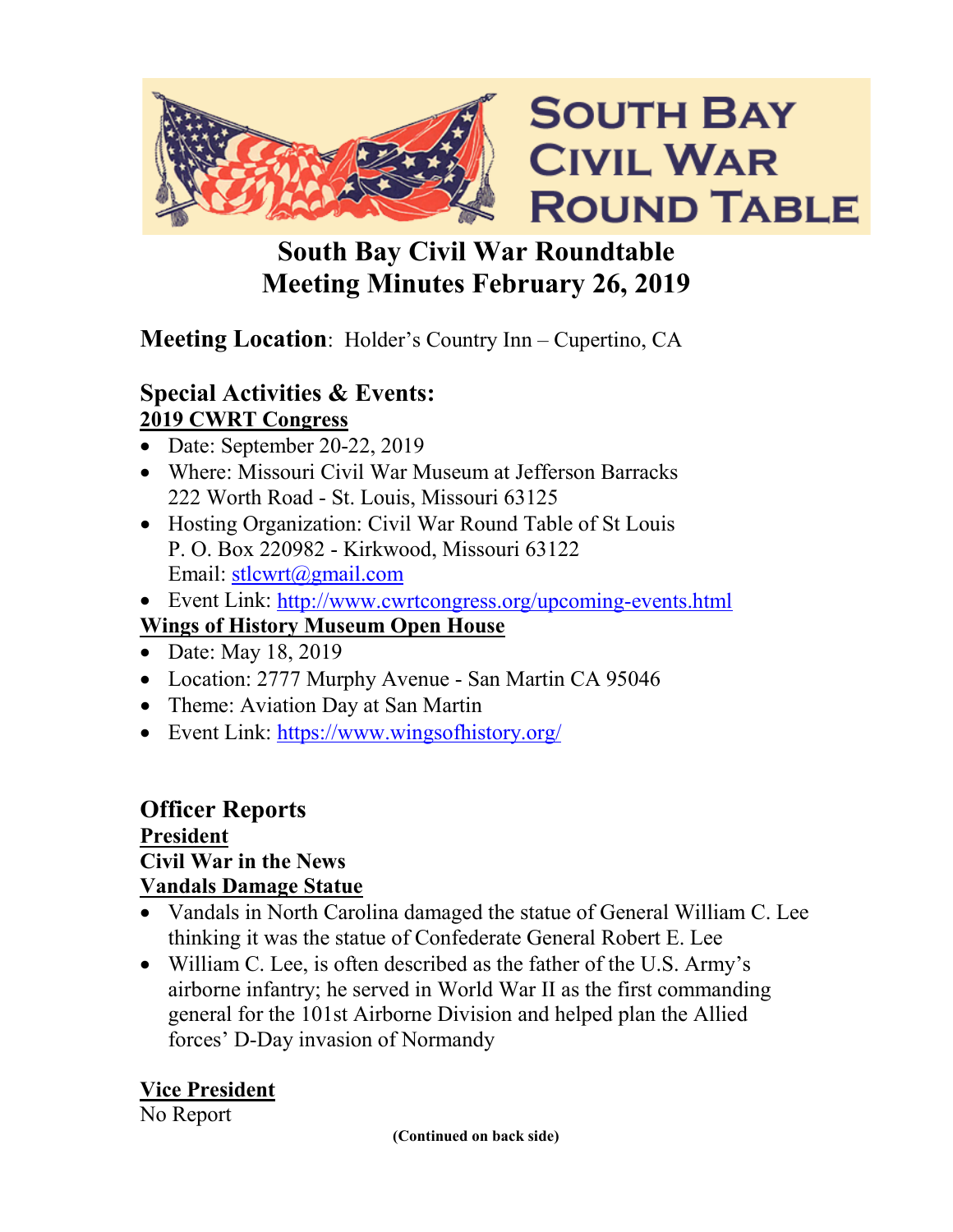#### **Treasurer**

- Bank Account: \$3,079
- Marilyn Comstock asked the membership in attendance to recognize the contributions to the SBCWRT by Gary Campagna and Tom Roza

#### **Secretary**

- Distributed January meeting minutes
- Civil War Ouiz: What Do You Know About the Causes for the Civil War Other Than Slavery?
- \$46 collected for book raffle
- Meeting Attendance: Total: 18

#### **Preservation**

The American Battlefield Trust is requesting donations to purchase a plot of land as part of the Battle of Franklin, TN

#### **Historian**

Vacant

## **Other Topics (By Abby Eller)**

#### **This Day in the Civil War: January 29th**

- **1861**: Confederate President Jefferson Davis received a message from South Carolina Governor Pickens declaring that the Union Ft Sumter in Charleston Harbor must be taken "to preserve safety and honor."
- **1862**: Ironclad Monitor left New York under sealed orders; Confederate Congress authorized President Davis to suspend writ of habeas corpus; Davis declared martial law in Norfolk and Portsmouth, VA
- **1863**: Skirmish in Germantown, VA; General Longstreet takes commend of troops in Confederate Department of Virginia & North Carolina
- **1864**: Skirmish near Catoosa, GA; Federal prisoners arrive at Camp Sumter Prison (aka Andersonville)
- **1865**: As ordered by General Grant, Philip Sheridan sends 10,000 cavalry troops commanded by General Wesley Merritt to destroy the Virginia Central Railroads and the James Rive Canal and then capture Lynchburg, VA; skirmish occurs at Spring Place, GA

**(Continued on next page)**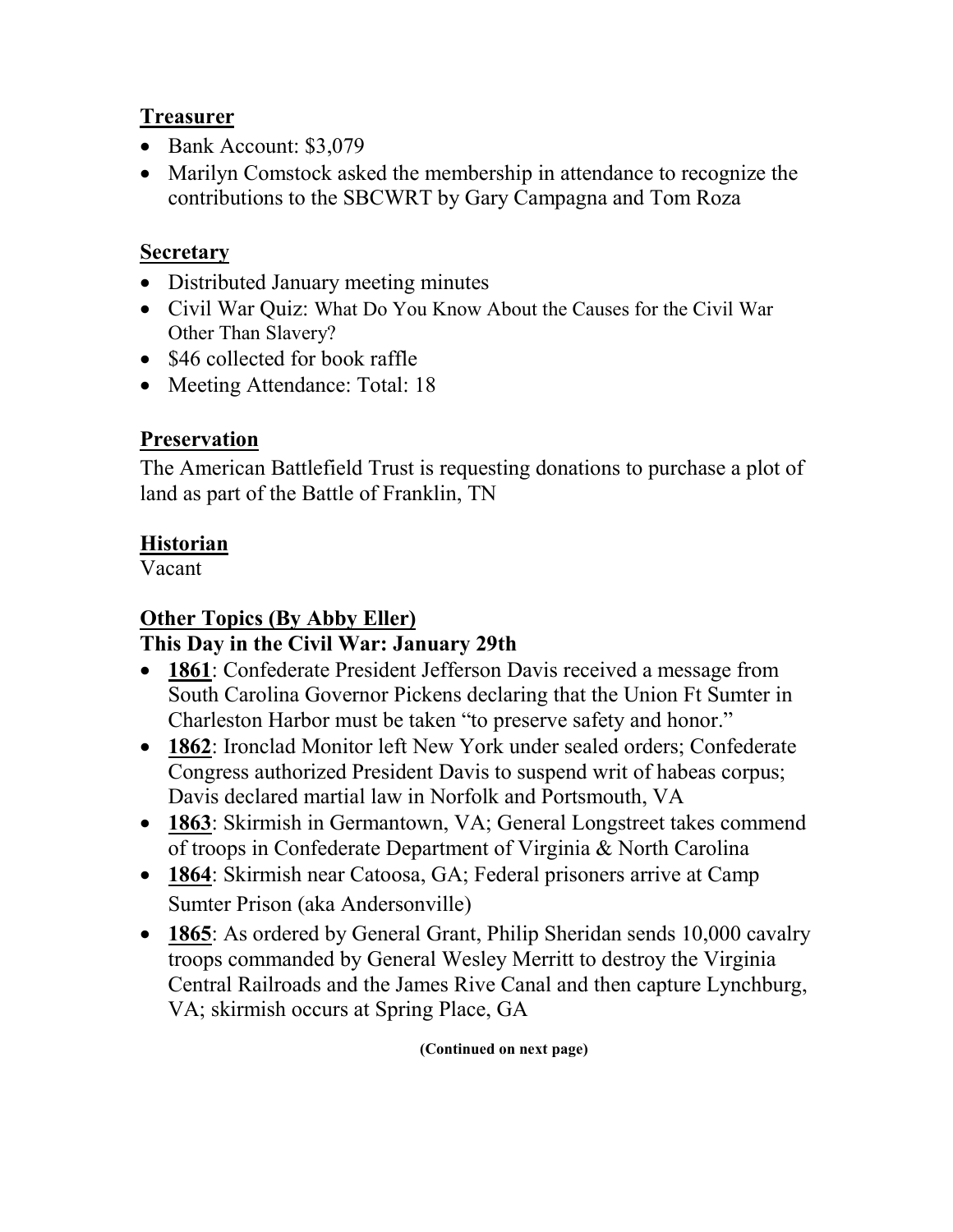#### **Person of the Month: Edmund McIlhenny How important was salt during the Civil War?**

- In the 19th century, the only reliable ways to preserve food were pickling, smoking, and salting. (Canning was NOT reliable)
- Before animal hides could be made into leather, they first had to be salted to prevent rotting
- The only ways to disinfect wounds were to pour on alcohol, or rub in salt. Painful, but at least there was a chance of recovery
- During the Civil War, whenever Union forces captured Southern saltworks, they promptly destroyed them
- When the Confederate draft was declared in April 1862, salt makers were one of the exempt occupations.

## **Edmund McIlhenny - Early Beginnings**

- In 1841, Edmund McIlhenny of Maryland arrived in New Orleans
- Starting as a bookkeeper, by 1857 he was a wealthy banker.
- Befriended Judge Daniel Avery, who owned Petite Anse, an island in the Louisiana bayou country
- McIlhenny married Judge Avery's daughter Mary Eliza; at the outbreak of the Civil War, the McIlhenny-Avery family moved to Petite Anse, hoping to sit out the war, sheltered in the bayou.

## **Salt Business**

- Petite Anse was atop a gigantic dome of remarkably pure rock salt; McIlhenny and Avery received many offers to buy the salt; and a lot of money was made selling salt during the war
- When Union forces approached Petite Anse, the McIlhenny-Avery family fled to Texas, returning to their island at war's end
- Unfortunately, the money they'd made selling salt was Confederate money, and there were few employment opportunities so McIlhenny had to come up with another line of work

# **Mexican Hot Chili Peppers Business**

- It's unclear how McIlhenny obtained Mexican hot chili peppers, or just how he managed to come up with the product he made with them
- McIlhenny cultivated the peppers on Petite Anse, now renamed Avery Island, and determined exactly the right time to harvest them
- Producing a hot pepper sauce by fermenting the crushed peppers in salt, straining the mash, and adding vinegar
- The resulting sauce was sold in small cologne bottles and was so successful, in 1870 McIlhenny patented it
- McIlhenny named his sauce after the Mexican state renowned for hot chili peppers: Tabasco sauce